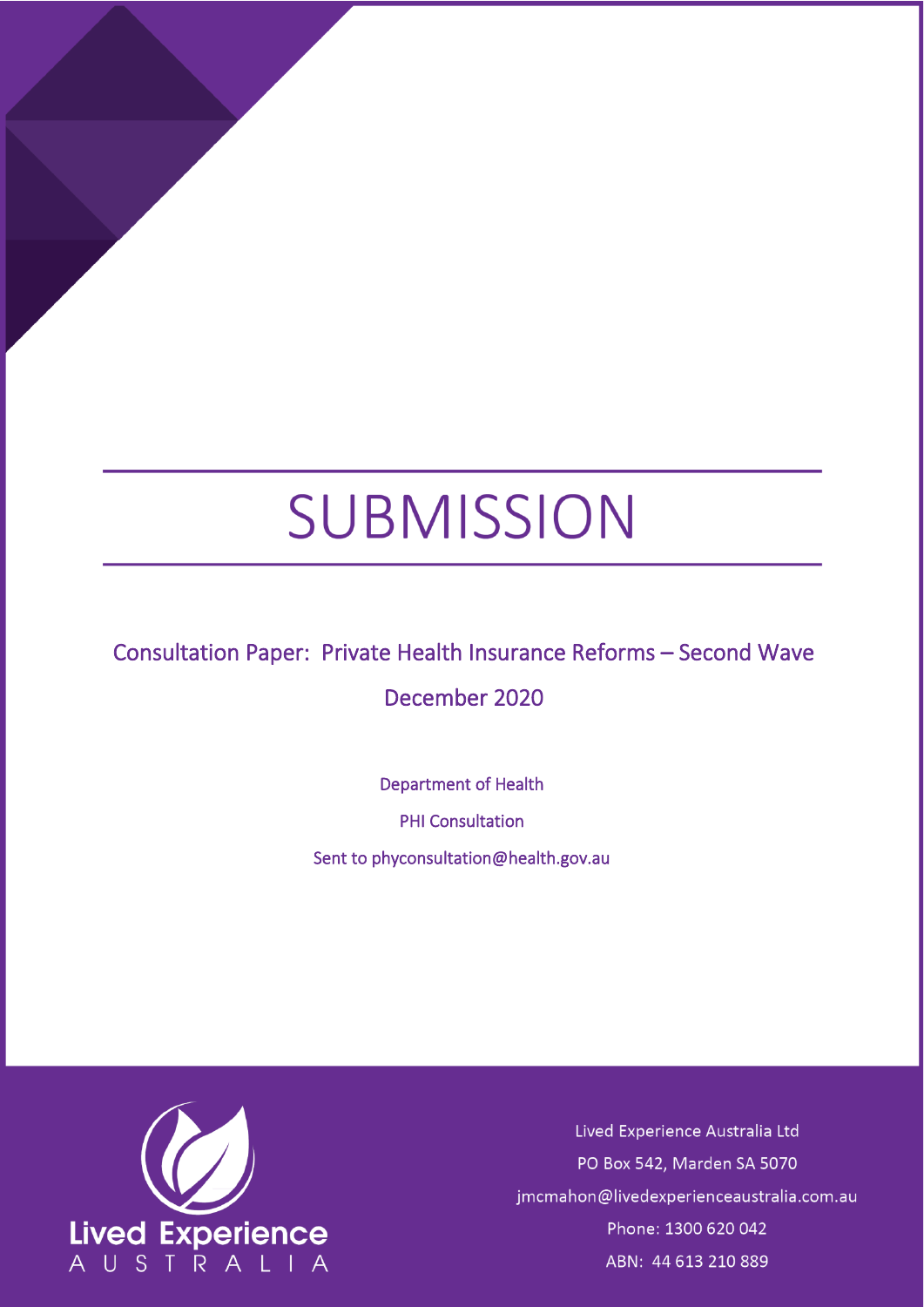# Table of Contents

|              | <b>Key points</b>                                                       | 3 |
|--------------|-------------------------------------------------------------------------|---|
| $\mathbf{1}$ | <b>Overview</b>                                                         | 4 |
| 2            | Missing Middle National Survey - responses from people with a lived     | 4 |
|              | experience                                                              |   |
|              | ❖<br>Costs                                                              | 4 |
|              | ❖<br>Perceived value of health insurance                                | 4 |
|              | ❖ Access to private hospital services when needed                       | 5 |
|              | Private health insurance and access to care needed<br>❖                 | 5 |
| 3            | <b>Removal of Perceived Barriers to Improved Models of Care</b>         | 5 |
| 4            | <b>Community rating</b>                                                 | 6 |
| 5            | <b>Consultation one: Increase age of dependents</b>                     | 6 |
| 6            | <b>Consultation three: Out of hospital mental health services</b>       | 6 |
|              | ❖<br>Proposed policy part one: benefits payable for preventative mental | 6 |
|              | health treatment to all patients                                        |   |
|              | ❖<br>Proposed policy part two: chronic disease management programs      | 7 |
|              | provided to a wider range of professional groups                        |   |
|              | Proposed policy part three: Expanded payments for CDMP expenses to<br>❖ | 7 |
|              | include indirect service delivery of low-cost interventions             |   |
|              | Regulatory burden estimates<br>❖                                        | 7 |
| 7            | <b>Questions for all stakeholders: Mental Health Services</b>           | 7 |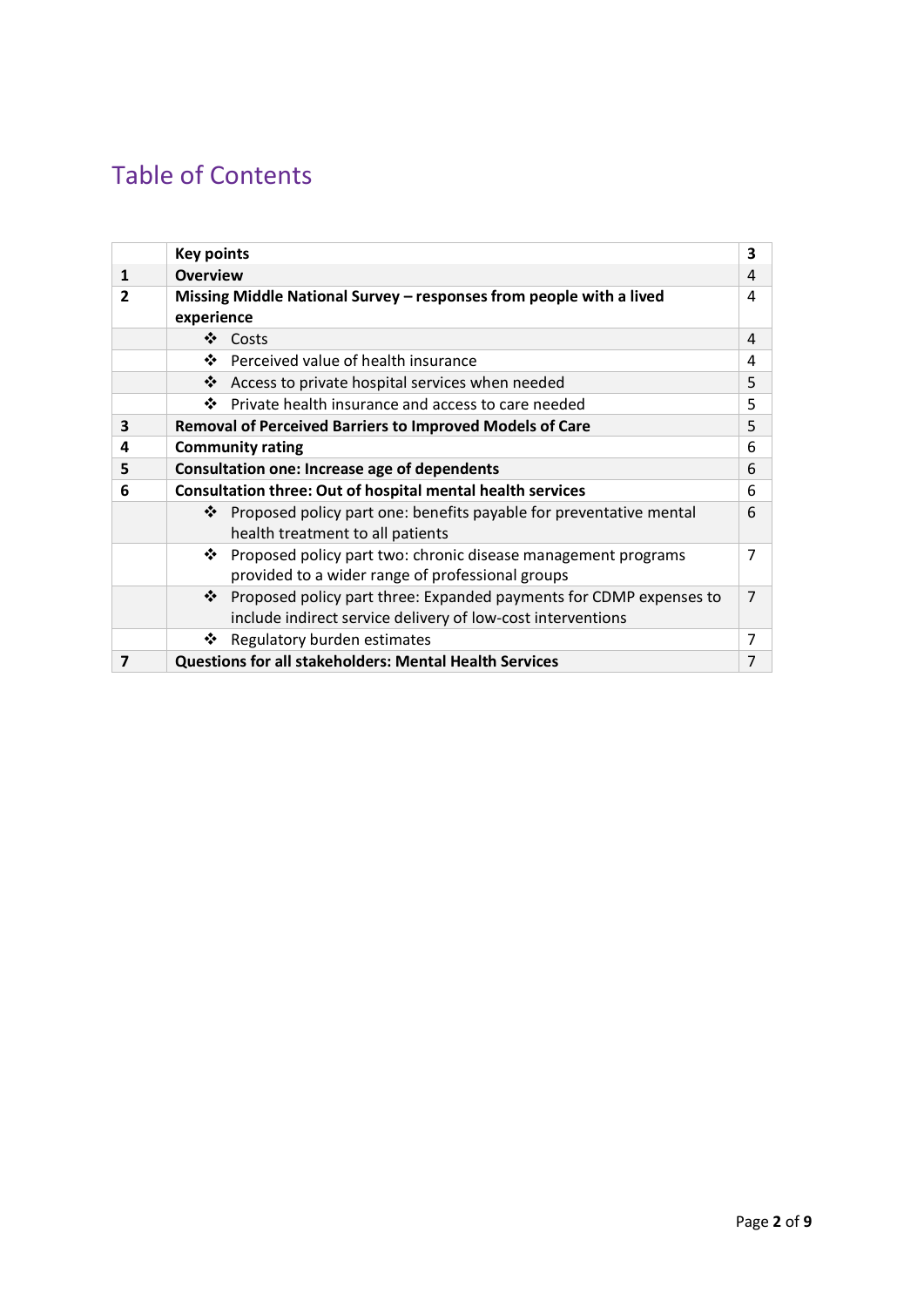Lived Experience Australia Ltd (LEA) formerly the Private Mental Health Consumer Carer Network (Australia) Limited was formed in 2002 and currently operates as the recognised peak body for private sector mental health consumers and carers across Australia.

LEA is pleased to provide our perspectives into this Consultation and welcome the opportunity to have further involvement.

LEA has had representation on the Government's Improved Models of Care Working Group, the Improved Models of Care Mental Health Working Group, the former Private Mental Health Alliance (PMHA) and the PMHA's Centralised Data Management Service, now the Private Psychiatric Hospital Data Reporting and Analysis Service, and for the purposes of private health insurance clinical categories also representation on the Medicare Benefits Schedule Review Psychiatry Clinical Committee and the Primary Mental Health Committee.

For these reasons, LEA believes we are best placed to provide lived experience perspectives into this Consultation Paper. Furthermore, LEA has recently conducted a national survey of lived experience perspectives around the 'missing middle' a phrase coined by the Productivity Commission Inquiry into Mental Health. We have used some respondents quotes and statistics within this Submission.

## **Key Points**

To enable access and choice, LEA believes these are the key points for consideration from a lived experience perspective.

| ➤                     | Any initiatives must be led by a mental health professional, most particularly the private<br>psychiatrist involved in the care                                                        |
|-----------------------|----------------------------------------------------------------------------------------------------------------------------------------------------------------------------------------|
| ➤                     | Any initiatives must be approached with and by a multidisciplinary team                                                                                                                |
| ➤                     | Concerns this will add greater complexity to health insurance products                                                                                                                 |
| $\blacktriangleright$ | Concerns about the variability of coverage, i.e. which level of cover will apply if CDMPs are<br>attributed to hospital cover                                                          |
| ➤                     | There are restrictions applied to mental health still on the gold cover                                                                                                                |
| ➤                     | Health insurers offering their own services i.e., both provider and funder                                                                                                             |
| ➤                     | Changes should be across ALL funds for clarity and they must be set within the regulatory<br>framework                                                                                 |
| $\blacktriangleright$ | Community rating must be retained                                                                                                                                                      |
| ➤                     | Criteria for access must be determined by and within the scope of the Guidelines for<br>Determining Benefits for Private Health Insurances Purposes for Private Mental Health<br>Care. |
| ➤                     | Lived Experience Australia is the relevant national organisation in mental health and must<br>be involved in the decision making and co-designing processes                            |
| ➤                     | Full support for increasing age of dependents to 31 and removing age limit for those on<br>disability                                                                                  |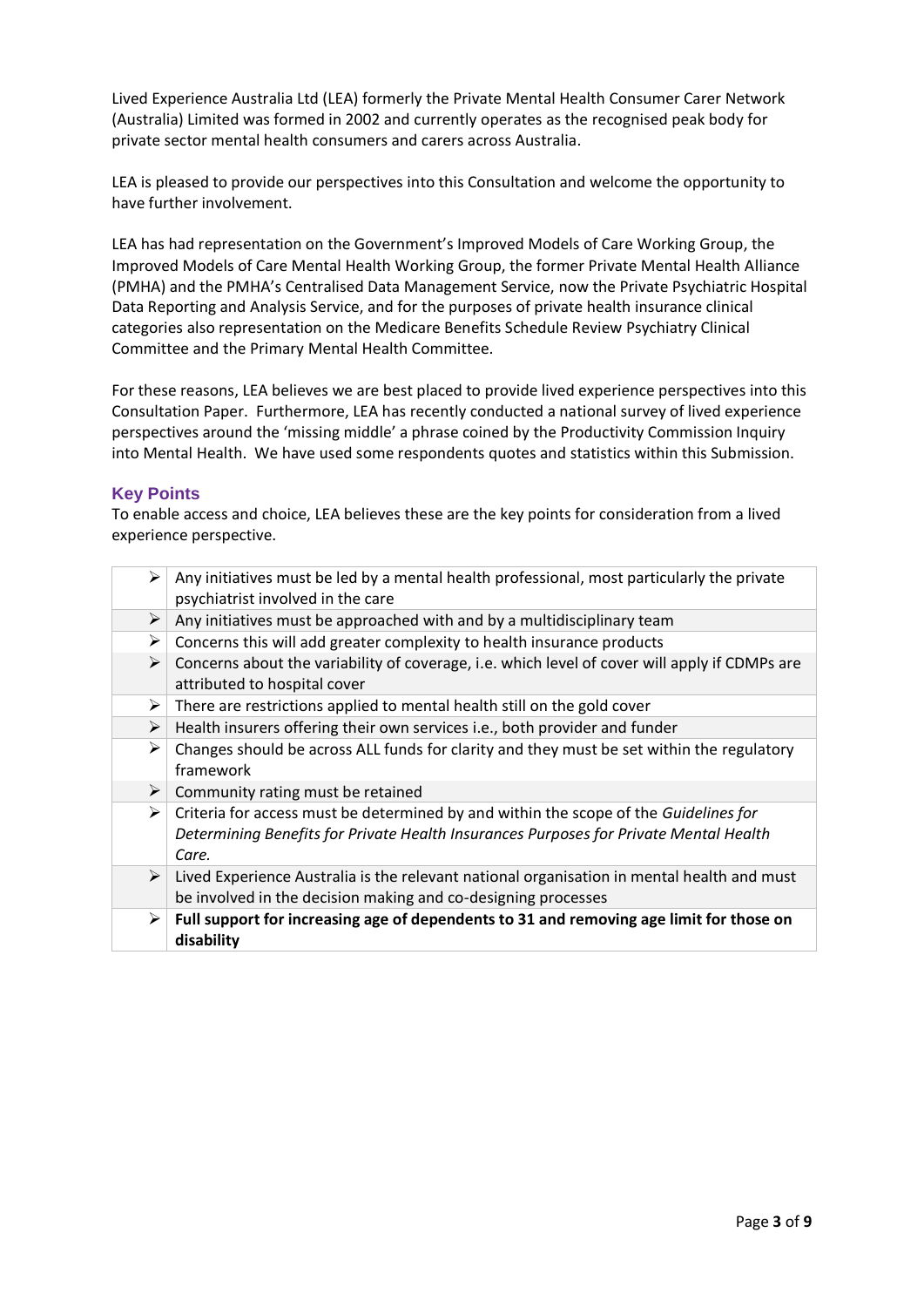# **1 Overview**

LEA has been a strong supporter of the Government's health insurance reforms as they apply to mental health service delivery.

During Minister Greg Hunt's term as Minister for Health, we have seen the supporting and acknowledgment of the need for consumer choice and transparency which now underpins the categorisation of health insurance policies so that consumers can review and compare policies, choose the best one that fits their requirements, and which they can afford. The ability to immediately upgrade, offers access, something which we believe supports the value of private health insurance.

What health insurance members need, is to be able to rely on Government policies and not lose confidence in the private health insurance industry. There is also a message coming through about risk and we are concerned that if health insurers take this aspect as to meaning accessibility to services offered based on a risk rating rather than clinical need, is a most concerning aspect. Community rating is the cornerstone of health insurance, provides confidence of the Australian community and underpins the viability and affordability of health insurance.

Despite the Government's initiatives, LEA is aware of consumer concerns around health insurer restrictions relating to complexity of health insurance products, what cover people actually have under their policy, accessibility, choice, and how these issues relate to the perception of 'value for money' of their health insurance. These proposals will add to the complexities around how consumers compare products if they are not standard across all products and/or health insurers. If health insurers can determine criteria around say their preferred providers, diagnoses, conditions, their members' usage of services, LEA believes this will make choice far more difficult as to which policy best suits their needs.

We know people on government benefits, i.e., Disability Support Pension, go without in order to pay for their health insurance. The reason they do this, is to be able to access a private hospital when they need to, to avail of high-quality programs and care which meets their needs, and most importantly provides choice.

## **2 The 'Missing Middle' - Responses from people with a lived experience**

LEA recently distributed and analysed a national survey of people with lived experience of the 'missing middle', why people do not engage and why those that do, disengage from mental health support.

There are some recurring themes. One is the cost of private health insurance, the other is the value of having that cover for mental health, i.e., choice, access, quality, responsiveness etc.

Here is what some respondents said.

#### **Costs**

*It's just too expensive and health insurance doesn't cover enough but I couldn't afford higher cover to pay for it anyway.*

*At the moment I am not using any of the private mental health services, but if I need to go into hospital for mental issues I will not be covered as I am not in the top cover which I think is not fair. For the amount of money that we pay for health, I should be able to go first class into a private hospital.*

*I guess because the cost bearing factor has risen enormously.... I would be inclined going to the Public Hospital...and that's only if need be.*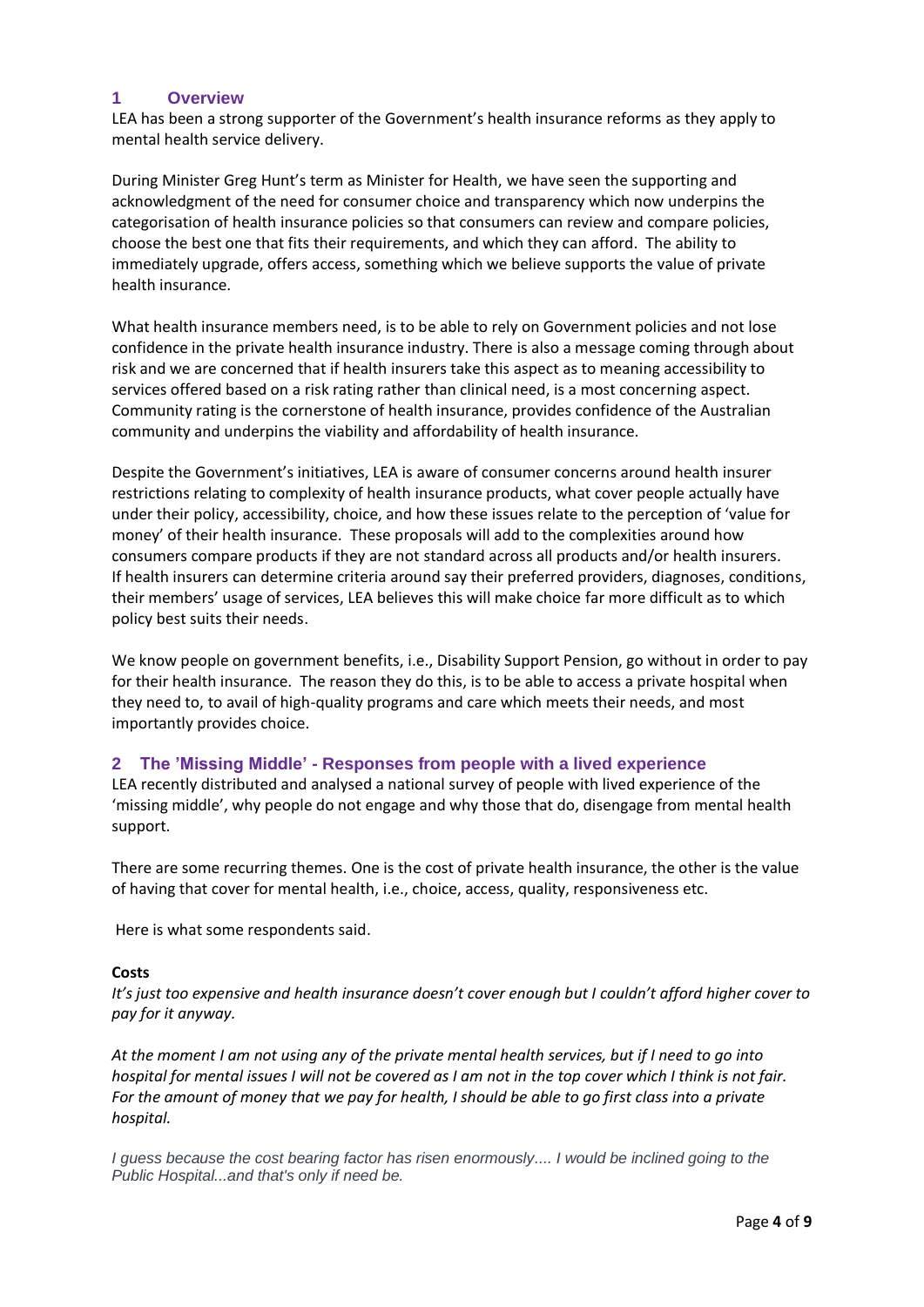*I can't afford the level of private Health insurance required to receive adequate mental Health cover.*

*I can access services because I have private health insurance. However, when I go to claim for my health fund, they cover less and less. Last year I had to take out a payment plan to pay off my treatment. My Fund would not cover anything.*

#### **Perceived value of health insurance**

Responses:

*It's an insurance policy to have an option for a safe admission if I need one. I will not return to a public mental health unit – I will kill myself instead. I will not risk being sexually harassed, assaulted, restrained or secluded, suicide is a much better option. I'm done.*

*Generally easier to get admitted – but you have to be able to cover the cost. Sometimes a wait list depending on the severity of your situation*.

*A safe environment. Having likeminded people around me. All levels of staff keeping me engaged while communicating with one another to monitor my progress.*

*Have had access to private MH hospitals in the past but have had to travel to QLD to access the treatments required which has mainly been covered by my health insurance in the past but at great personal cost e.g.: stress, anxiety and co-ordination etc.*

*It takes one call to make a referral and you're know within 24 hours. The staff and services provided as an inpatient and outpatient.*

#### **When we asked if people had been able to access private hospital services when needed:** Responses:

*traumatic ED experience, no getting shoved out after 24/48 hours dosed up on meds (I've heard horror stories from friends) instead I was able to stay for several weeks and get intensive help, 24/7 Support, but also be in a safe and calm environment with like-minded patients, access to specifically trained nurses and doctors, where the focus was on sustainable recovery and not sedation/discharge as soon as possible.*

#### **Private health insurance and access to the care needed**  Responses:

*I have extras cover but it doesn't cover hospital. I've used it for psych sessions after I've used my 10 but you barely get any money back so it's hardly even worth it.*

*In patient & outpatient programs, psychologist, but still cost prohibitive – I can't afford to pay for the level of cover needed to access those services.*

## **3 Removal of perceived barriers to improved models of care**

As LEA was represented on the Improved Models of Care Working Group, it was apparent that health insurers actively sought out alternatives to inpatient care. It is also true that members were surprised by the application of the regulatory regime in that there seems to be no real barriers to providing this type of service.

Whilst mental health service delivery is more complex than rehabilitation, mental health consumers also in the main, would like to see more innovation in the mental health area too especially in relation to alternatives to inpatient care.

The difference between rehabilitation and mental health is the therapeutic relationship between the consumer, the hospital, the patient's psychiatrist and other clinicians involved in their care. People in the private sector do not experience mental ill-health in isolation, many are impacted.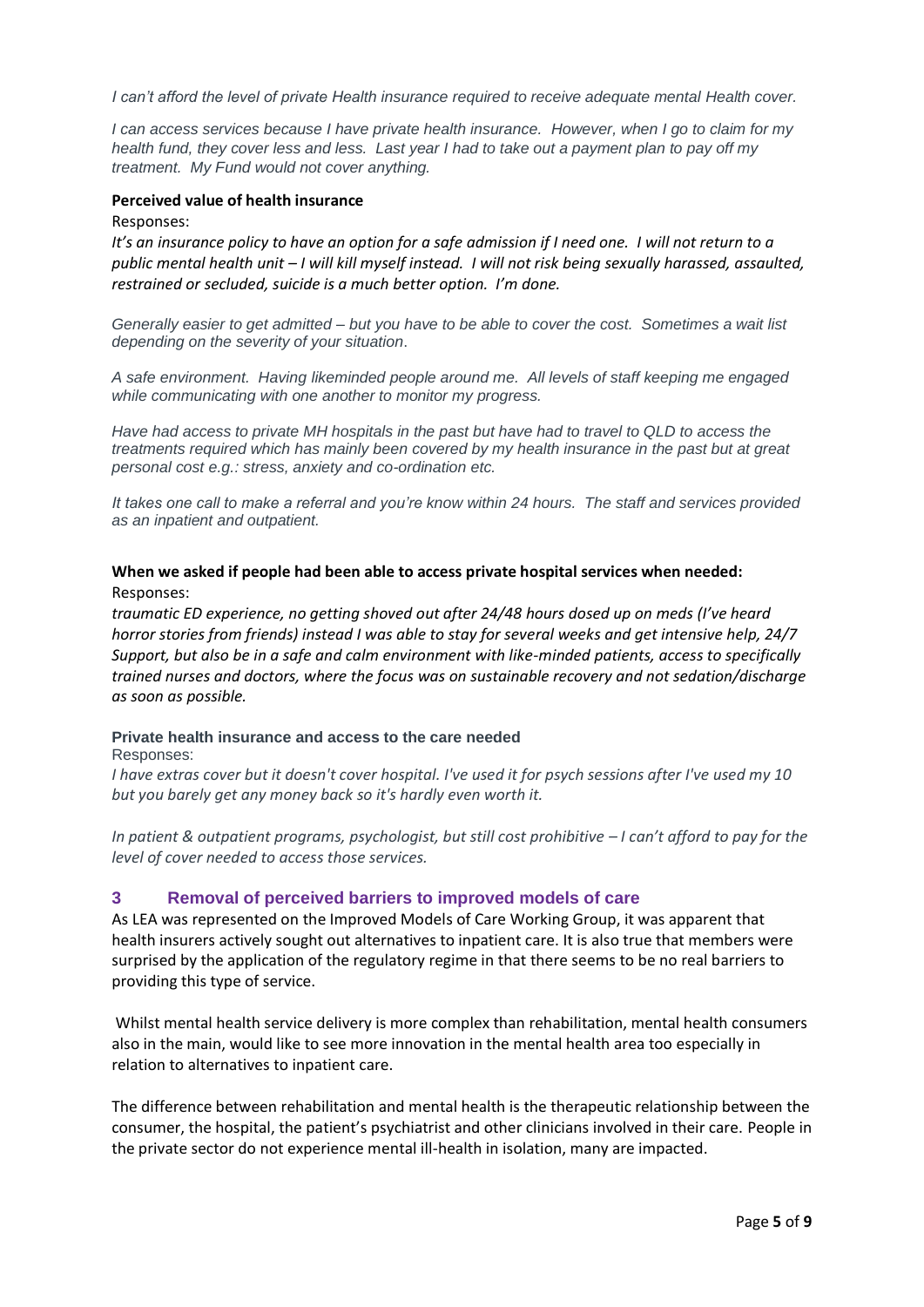As the Consultation Paper explains, health insurers have been able to pay for a range of services since the 2007 Broader Health Cover reforms, something that LEA has been aware of and has been actively advocating for over time.

# **4 Community rating**

The other critical issue as mentioned above is that of 'community rating'. This underpins affordability, access, value for money etc. This must continue if we are to see a private health system funded through health insurance products remain sustainable and affordable.

# **5 Consultation 1 – Increase the age of dependents to 31 years and removing age limit for those with a disability**

LEA strongly supports increasing the age of dependents especially as more young people are needing mental health care. LEA strongly supports removing the age limit completely for those with a disability which would also be as in the NDIS, those with psychosocial disability. This initiative would offer certainty to those struggling to meet the costs of health insurance.

LEA refers to the need for more young people to invest in health insurance. Increasing the age of dependent to 31 years offers them more understanding of the value of health insurance. The easy transition to a policy of their own on attaining the age of 31, makes good sense to avoid the associated loading.

Here are some quotes in this regard from our national survey.

*I did have private health insurance until I turned 25 and was removed from my parent's policy and because I couldn't justify paying for private health insurance with no real existing medical conditions, I have only been using the free services. In saying that now that headspace is no longer available to me, I have looked into getting private health insurance to afford more mental health services outside of the 6-10 free sessions.*

*Parents support to finance private health insurance.*

# **6 Consultation 3: Out of Hospital Mental Health Services**

Patient choice is the motivating factor of why people pay health insurance provided in a safe and quality service. Most people do not wish to go to a hospital setting unless it is for their own safety or those of people around them, preferring to be supported in their own environment. There is also a benefit in this approach in that clinicians who treat people in these home settings can view their surroundings which are often a good insight into how they are progressing.

Here is a response we received to our national survey: *Access and availability. Choice and self-direction.*

# **Proposed policy part one: Benefits payable for preventative mental health treatment to all patients.**

LEA supports this principle but has some queries.

- 1. What and who will determine the definition of 'preventative' if it is funded from the hospital treatment table.
- 2. Is 'preventative' meaning:
	- Prevention of mental illness?
	- Prevention of an acute episode?
	- Prevention of relapse?
	- Prevention of hospital admission/readmission?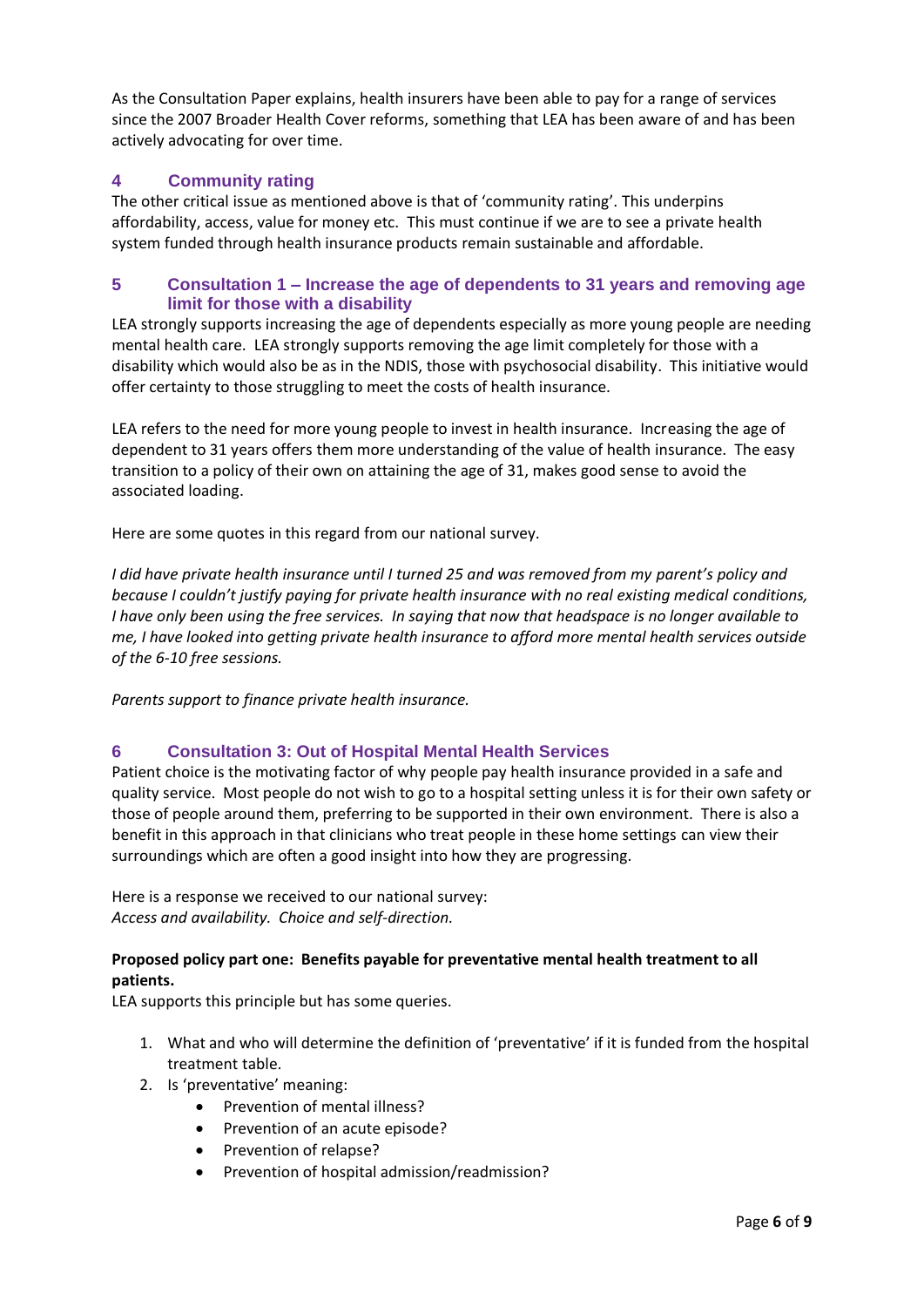3. Determining the criteria LEA believes should be undertaken in consultation with Lived Experience Australia in a true co-design process, and not determined by health insurers which are not clinical providers.

As is the current case, preventative initiatives are usually covered under the ancillary/extras cover for things such as diet, exercise, weight loss, smoking cessation etc.

# **Proposed policy part two: Chronic disease management programs provided to a wider range of professional groups**

LEA supports the expansion of professionals able to provide services to patients as part of a CDMP. We have been lobbying for the greater uptake of peer workers within the private system. It makes sense to LEA that a greater number of providers would allow a greater range of services whilst allowing the engagement of mental health professionals within the acute setting.

# **Proposed policy part three: Expanded payments for CDMP expenses to include indirect service delivery of low-cost interventions**

This part refers to subscriptions to apps amongst other things. Many Australian mental health apps now are freely available and apply across a range of diagnoses. These are available on the Government site 'Heath to Health', and provide consumers access these, comfort in knowing they have been scrutinised as relevant and suitable, and fit for purpose.

The Australian Commission on Safety and Quality in Health Care has undertaken work relating to the certification of apps for the Australian context. Any apps developed for this purpose must align with these Guidelines.

LEA's concern is that this type of features could become a strategy to attract members such as gym membership, gym shoes, etc and the policy may not meet the needs of people needing access/admission to private psychiatric hospitals. These approaches brought a lot of criticism in the past.

# **Regulatory Burden Estimate**

LEA is concerned that the introduction without clear definitions, guidelines, criteria developed by health insurers, private hospitals, professionals, government and LEA in a co-design process as an 'industry group' will lead to further complexity, and more restrictions that currently exist under the contracts between health insurers and private hospitals (HPPAs).

The thrust of the government initiatives has been to *decrease* complexity, so that people joining up to health insurance products have greater transparency and understanding of what they are purchasing. Despite government initiatives, restrictions still remain on health insurance products as they relate to mental health and access to private psychiatric hospitals. Health insurance cover differs between health insurance funds, insurance products, private hospitals and states and territories.

LEA believes these restrictions undermine the sense of health insurance being 'value for money'. When a person is so mentally ill that they need inpatient hospitalisation for example, they are in no state to contact the private hospitals to enquiry the costs associated with treatment and care and which then is the best and most affordable to be admitted to.

# **7 Questions for ALL stakeholders: Mental Health Services**

*1. What additional mental health services funded by insurers under this proposal would be of value to consumers?*

LEA believes the following would fit with the private hospital sector as clinical providers and which should be funded under health insurance.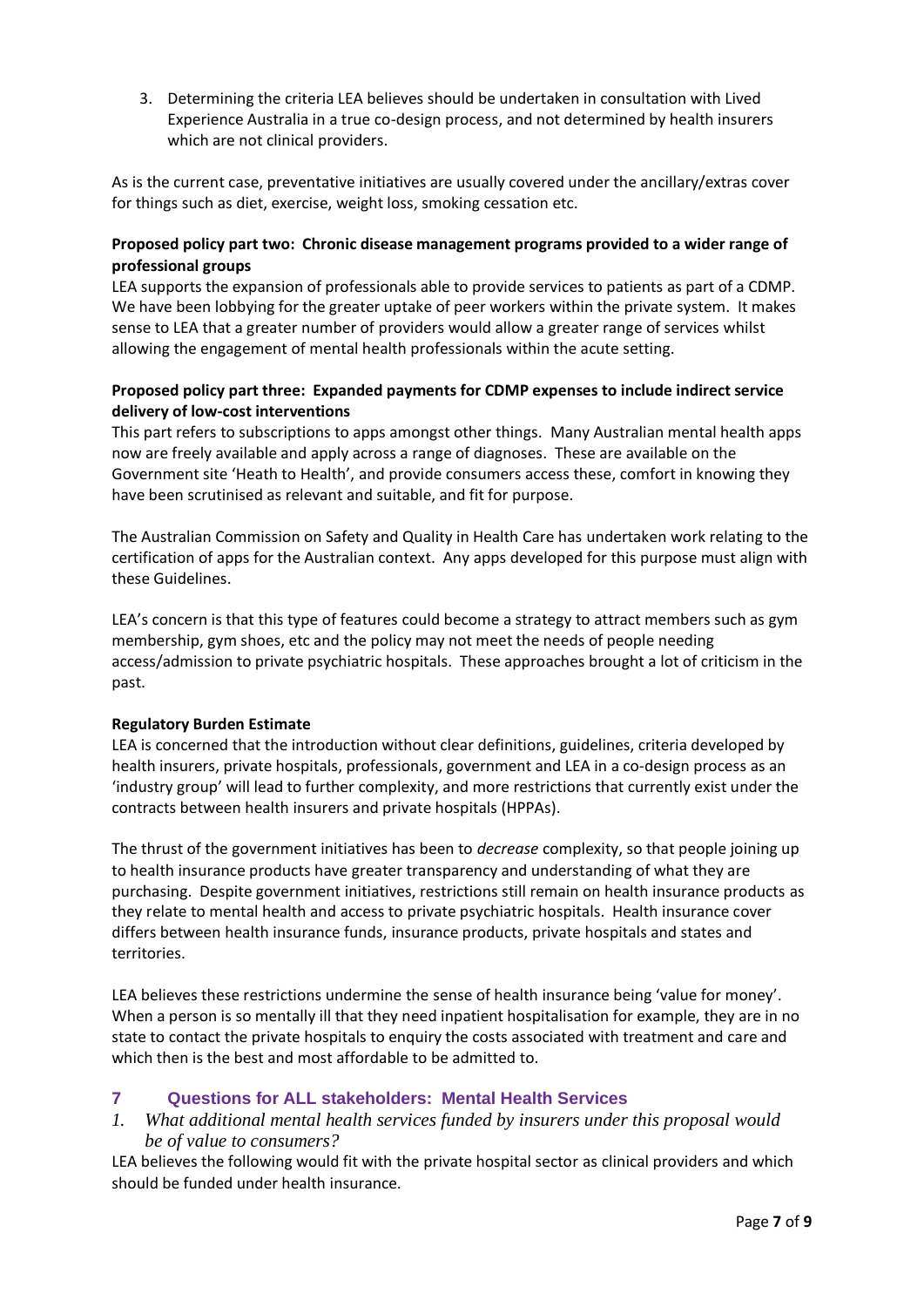- a. Fund a care coordinator whose role it is to coordinate services and service providers in order to provide 'wrap around' cover for those with severe and enduring mental illness. This could prevent crises and hospital admission/readmission and support recovery.
- b. Assertive outreach on an 'as needs' basis, this is distinct to 'community outreach' or 'hospital in the home'. This would hold a person with acute mental illness for a period until an inpatient bed is available. It would also assist and support someone in crisis and potentially avoid hospital admission.
- c. Assertive follow up/ups after inpatient admission.
- d. Assertive aftercare for suicidal thinking or suicide attempt.
- e. More choice of support services that are lower value in costs, but provide the connection needed for supported recovery, i.e., art therapy, support groups, etc.
- f. Peer led support groups and other activities for consumers AND carers.
- *2. Should an expanded list of allied health services available for direct PHI benefits as part of a CDMP be limited to only mental health conditions?*

LEA believes yes, in order to offer good ongoing support, having an expanded workforce would focus on strengths of patients and areas of specialisation of the provider and covered by that provider's credentials. This must include peer workers as the value and principles of peer work is gaining support throughout the mental health system.

*3. To be eligible for direct CDMP related funding from insurers, should professions have additional requirements, such as accreditation standards, professional memberships or educational levels?*

LEA believes yes, code of conduct, professional standards and ongoing CPDs are very important to keep abreast of contemporary practice and service delivery. Professional membership is also needed to confirm to patients and families, that the provider is acting within their scope of practice.

LEA has been instrumental in advising the government and the National Mental Health Commission about the need for the establishment of a national member-based organisation for the peer workforce. This is gaining momentum and we expect funding to following providing that critical professional body. With the establishment of this organisation, peer workers would be professionally connected just as all other providers in the sector.

*4. How should the definition of coordination and planning be expanded to best support the funding of out of hospital, non-MBS related mental health services?*

LEA is not aware of how this is currently defined or funded. However, we refer to our point in a) above about this critical need.

LEA believes this is a role for the private hospital as a clinical setting, so that current therapeutic relationships are maintained, and value added. Additionally, any coordination should be separated from the funding body to preserve that clinical focus.

*5. Are there any mental health services insurers should not be permitted to fund?* LEA believes that any services health insurers as providers offer, should not be permitted to fund themselves i.e., provider AND funder.

*6. How should the relevant patient cohort be identified as eligible for services?* LEA is of the view that patient groups could be identified by private hospitals or health insurers but the decision to access services must be via a clinical referral.

a. Patients using a large volume of services should be reviewed by a clinical team to ascertain what services would be best fit their needs.